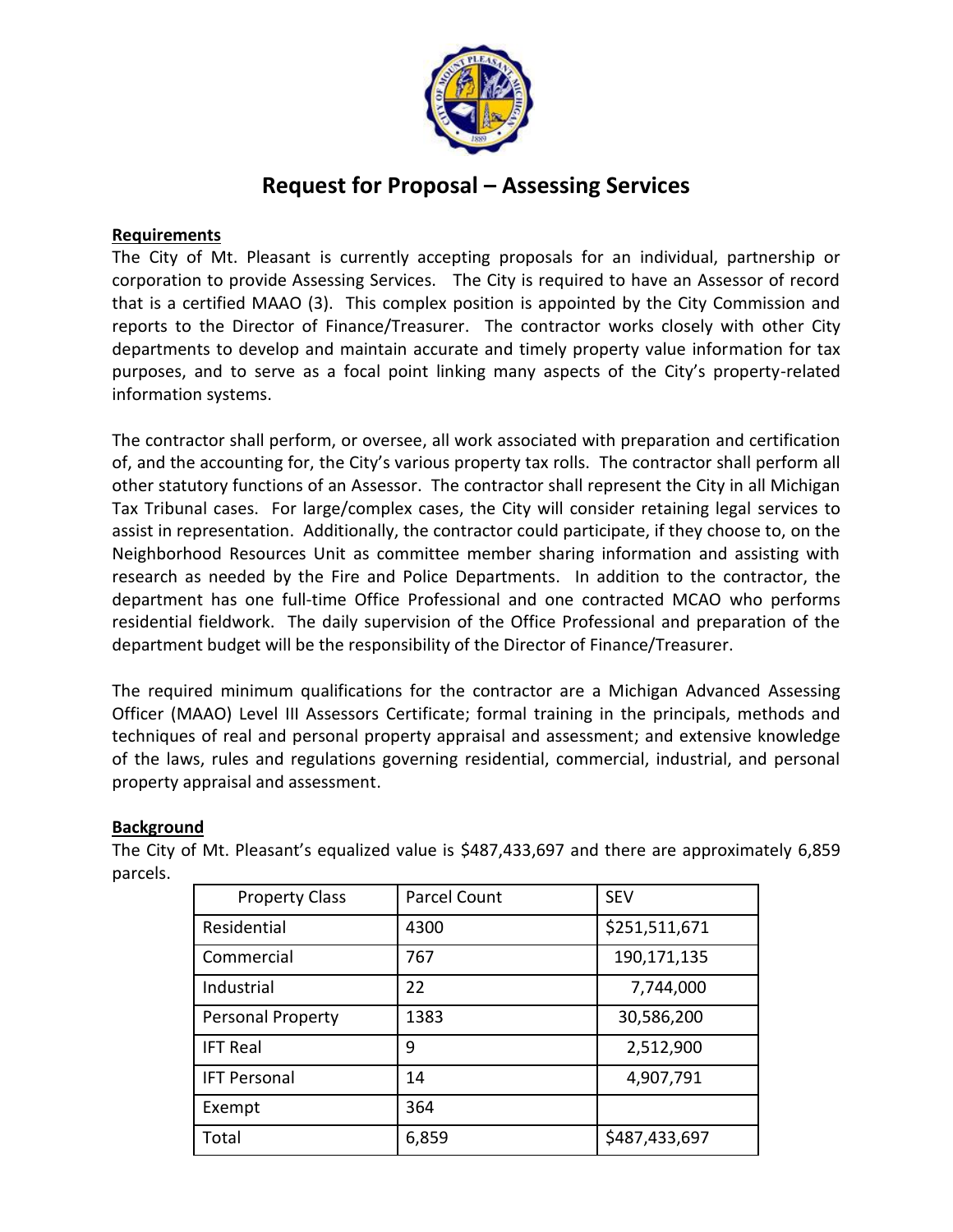The city utilizes BS&A software for all assessing, tax and accounting functions. The city will provide the contractor access to BS&A software while in the Mt. Pleasant office and offsite. The contractor will provide any offsite tools and equipment.

Mt. Pleasant is a growing and financially stable community located in the geographic center of Michigan's Lower Peninsula. We are a warm and friendly community dedicated to retaining our small town traditions while building a vital economy. The area population officially stands at 26,016, but can swell to two or three times that number due to special events and the approximate 30,000 daily visitors to the Soaring Eagle Resort and Casino located at the east City limits.

We are also home to Central Michigan University's 27,000 plus students and many of its employees. CMU offers more than 170 programs at the Bachelor, Master, and Specialist Degree levels, as well as their Medical School. Mid-Michigan Community College has a Mt. Pleasant Campus for those who wish to transfer to a university or prepare for a career in health, business or industrial technologies.

Being the home of Central Michigan University, the city is in the unique position of approximately 48% of the land being non-taxable. In April 2011 the City took ownership of the 300 acres from the State of Michigan which was previously used as a center for the developmentally disabled. During 2016 all of the remaining buildings on the property were demolished. The property is now ready to be marketed to increase the tax base and/or create jobs in the City.

### **Proposal Specifications**

## **To be considered for this contract, please submit ALL of the following by 1:30 p.m. April 28, 2017:**

- 1. Letter of Interest;
- 2. Resume;
- 3. Plan for contract including, expected time in Mt. Pleasant office and access while not in Mt Pleasant;
- 4. Expected compensation (either per parcel, per month, per assessment roll, per hour at Tribunal)
- 5. Expected length of the contract;
- 6. Any other expectations of the City in the contract including sample contract, if available

### **Submit these materials to:**

City of Mount Pleasant Finance Director/Treasurer 320 West Broadway Street Mt. Pleasant, MI 48858 Phone: 989-779-5381 Fax: 989-779-5317